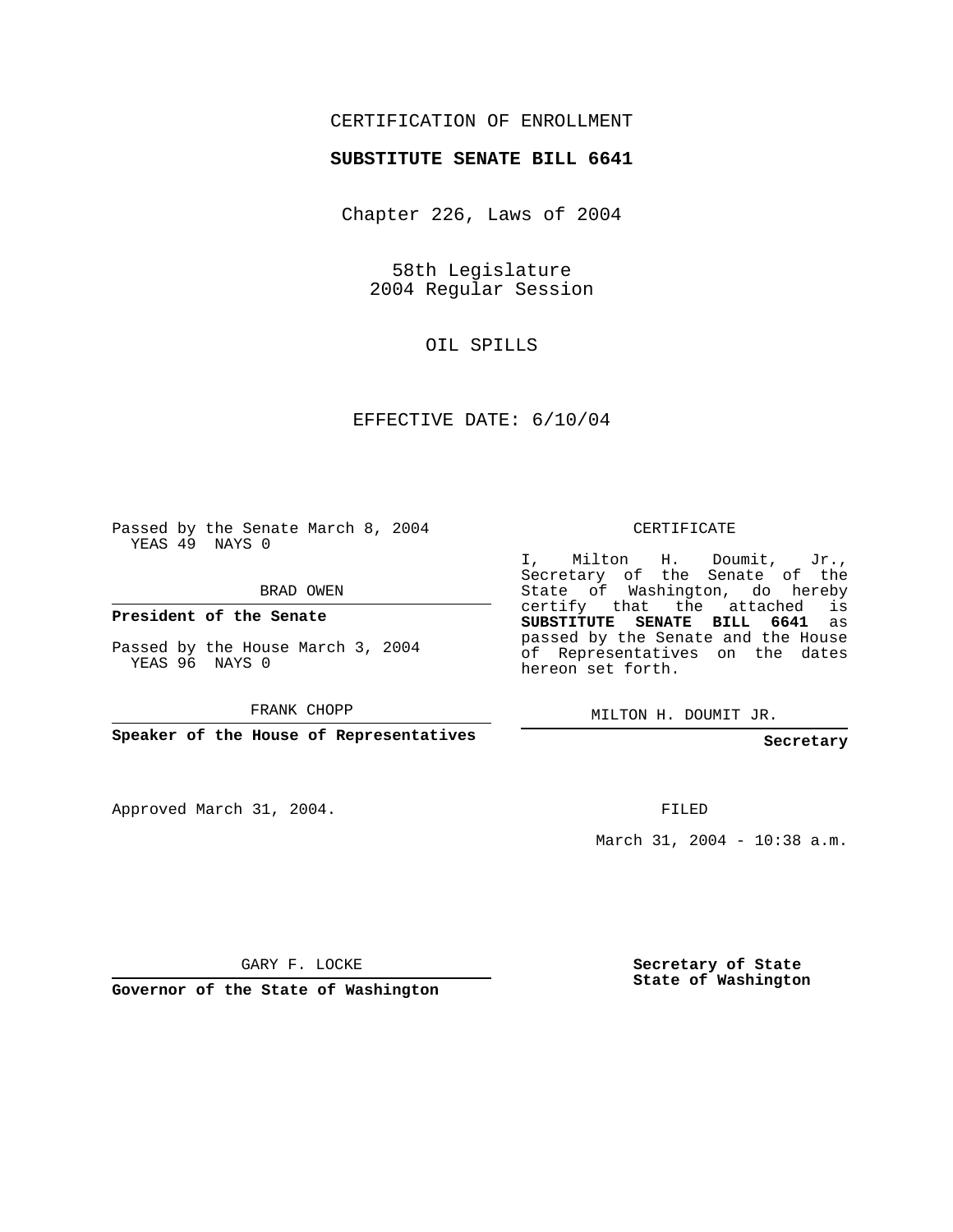# **SUBSTITUTE SENATE BILL 6641** \_\_\_\_\_\_\_\_\_\_\_\_\_\_\_\_\_\_\_\_\_\_\_\_\_\_\_\_\_\_\_\_\_\_\_\_\_\_\_\_\_\_\_\_\_

\_\_\_\_\_\_\_\_\_\_\_\_\_\_\_\_\_\_\_\_\_\_\_\_\_\_\_\_\_\_\_\_\_\_\_\_\_\_\_\_\_\_\_\_\_

#### AS AMENDED BY THE HOUSE

Passed Legislature - 2004 Regular Session

### **State of Washington 58th Legislature 2004 Regular Session**

**By** Senate Committee on Natural Resources, Energy & Water (originally sponsored by Senators B. Sheldon, Oke, Spanel, Carlson, Fraser, Shin, Regala, Winsley, Kohl-Welles, Poulsen, Kline, Fairley, Jacobsen, Prentice, Haugen, Berkey, Brown, McAuliffe, Franklin, Rasmussen and Keiser)

READ FIRST TIME 02/09/04.

 1 AN ACT Relating to oil spill management; amending RCW 90.56.005, 2 88.46.160, 90.56.060, 90.56.200, and 90.56.210; and creating new 3 sections.

4 BE IT ENACTED BY THE LEGISLATURE OF THE STATE OF WASHINGTON:

 NEW SECTION. **Sec. 1.** (1) The legislature recognizes the importance of prevention in obtaining the goal of zero oil spills to waters of the state. The legislature also recognizes that the regulation of oil and fuel transfers on or near waters of the state vary depending on many factors including the type of facility or equipment that is used, the type of products being transferred, where the transfer takes place, and the type of vessels involved in the transfer. The legislature therefore finds that the department of ecology shall initiate a review of the current statewide marine fueling practices for covered vessels and ships as those terms are defined in RCW 88.46.010.

16 (2) The department of ecology shall work with stakeholders to 17 develop a report describing:

18 (a) The types of fueling practices being employed by covered 19 vessels and ships;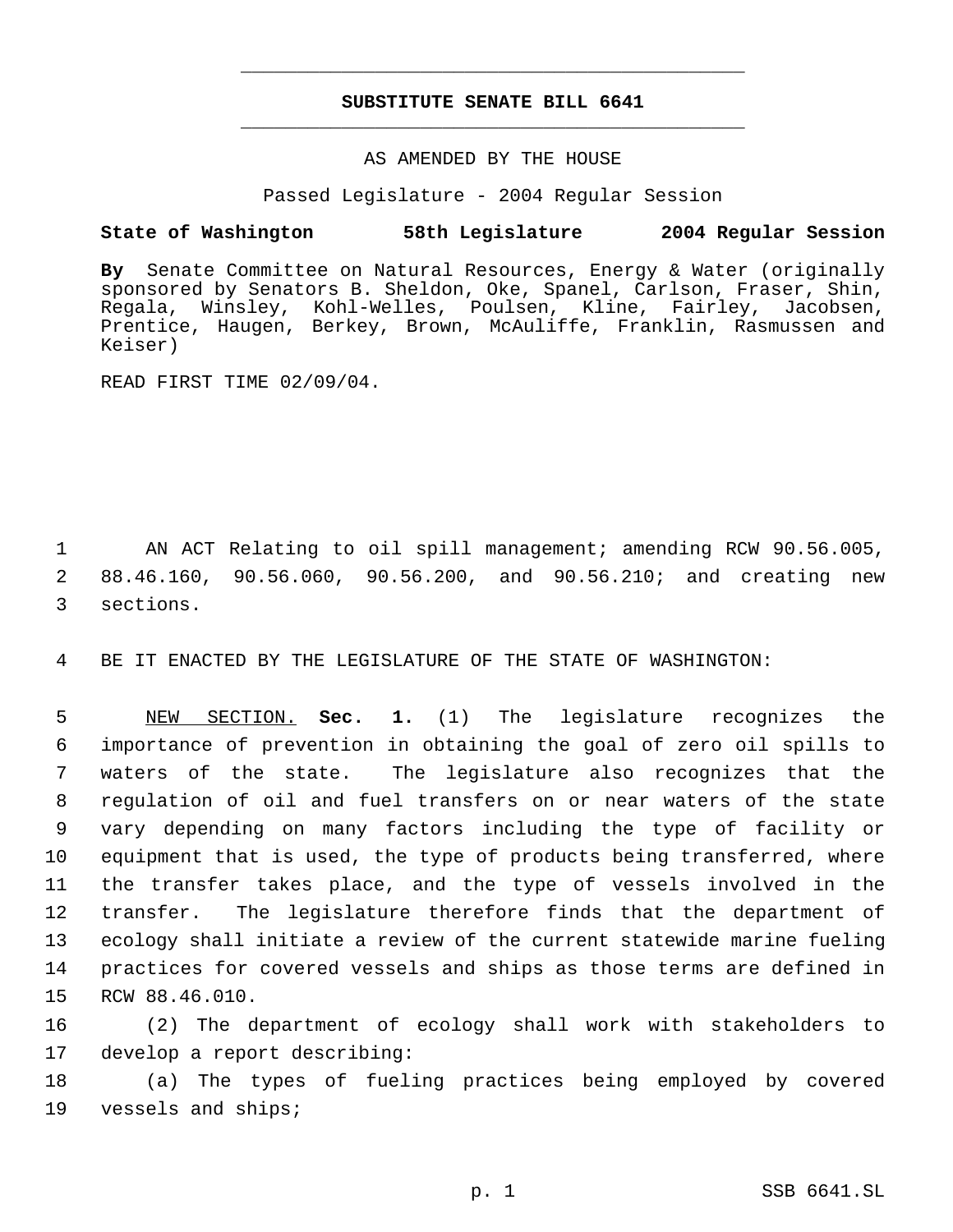(b) The current spill prevention planning requirements that are applicable under state and federal law for covered vessels and ships; and

 (c) The current spill response requirements under state and federal law for covered vessels and ships.

 (3) The department of ecology shall report recommendations for regulatory improvements for covered vessel and ship fueling. These recommendations must include any new authorities that the department of ecology believes are necessary to establish a protective regulatory system for the fueling of covered vessels and ships. The department of ecology shall consider any applicable federal requirements and the state's desire to not duplicate federal vessel fueling laws. The department of ecology shall also provide recommendations for funding to implement recommendations.

 (4) The department of ecology shall deliver the report with its recommendations and findings to the appropriate committees of the legislature by December 15, 2004.

 **Sec. 2.** RCW 90.56.005 and 1991 c 200 s 101 are each amended to read as follows:

 (1) The legislature declares that the increasing reliance on water borne transportation as a source of supply for oil and hazardous substances poses special concern for the state of Washington. Each year billions of gallons of crude oil and refined petroleum products are transported by vessel on the navigable waters of the state. These shipments are expected to increase in the coming years. Vessels transporting oil into Washington travel on some of the most unique and special marine environments in the United States. These marine environments are a source of natural beauty, recreation, and economic livelihood for many residents of this state. As a result, the state 30 has an obligation to ((assure)) ensure the citizens of the state that the waters of the state will be protected from oil spills.

 (2) The legislature finds that prevention is the best method to protect the unique and special marine environments in this state. The technology for containing and cleaning up a spill of oil or hazardous substances is in the early stages of development. Preventing spills is more protective of the environment and more cost-effective when all the 37 costs associated with responding to a spill are considered. Therefore,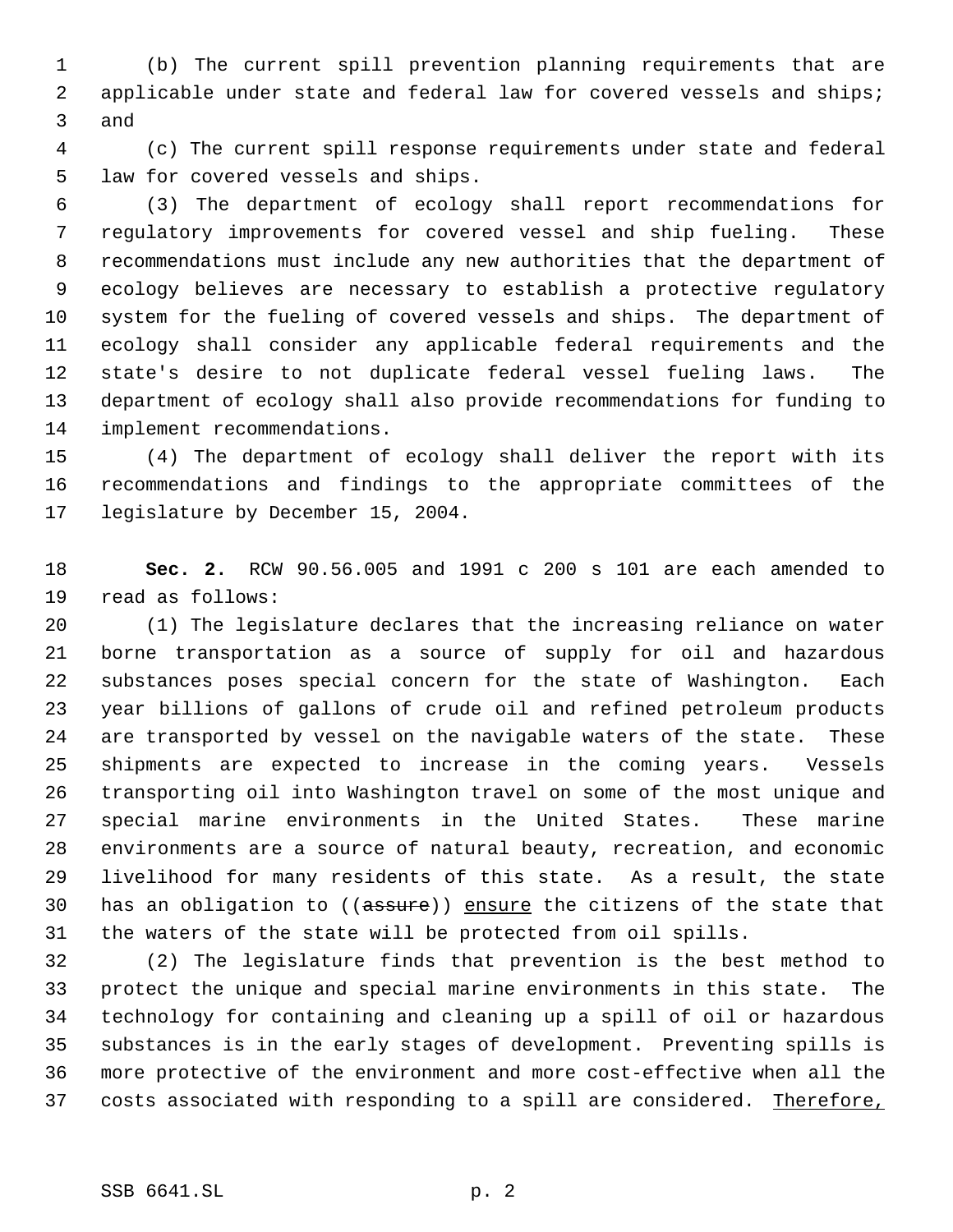1 the legislature finds that the primary objective of the state is to 2 adopt a zero spills strategy to prevent any oil or hazardous substances from entering waters of the state.

(3) The legislature also finds that:

 (a) Recent accidents in Washington, Alaska, southern California, Texas, and other parts of the nation have shown that the transportation, transfer, and storage of oil have caused significant 8 damage to the marine environment;

 (b) Even with the best efforts, it is nearly impossible to remove 10 all oil that is spilled into the water;

 (c) Washington's navigable waters are treasured environmental and economic resources that the state cannot afford to place at undue risk from an oil spill; and

 (d) The state has a fundamental responsibility, as the trustee of the state's natural resources and the protector of public health and the environment to prevent the spill of oil.

 (4) In order to establish a comprehensive prevention and response program to protect Washington's waters and natural resources from spills of oil, it is the purpose of this chapter:

 (a) To establish state agency expertise in marine safety and to centralize state activities in spill prevention and response activities;

 (b) To prevent spills of oil and to promote programs that reduce the risk of both catastrophic and small chronic spills;

 (c) To ensure that responsible parties are liable, and have the resources and ability, to respond to spills and provide compensation for all costs and damages;

 (d) To provide for state spill response and wildlife rescue planning and implementation;

 (e) To support and complement the federal oil pollution act of 1990 and other federal law, especially those provisions relating to the national contingency plan for cleanup of oil spills and discharges, including provisions relating to the responsibilities of state agencies designated as natural resource trustees. The legislature intends this chapter to be interpreted and implemented in a manner consistent with federal law;

 (f) To provide broad powers of regulation to the department of ecology relating to spill prevention and response;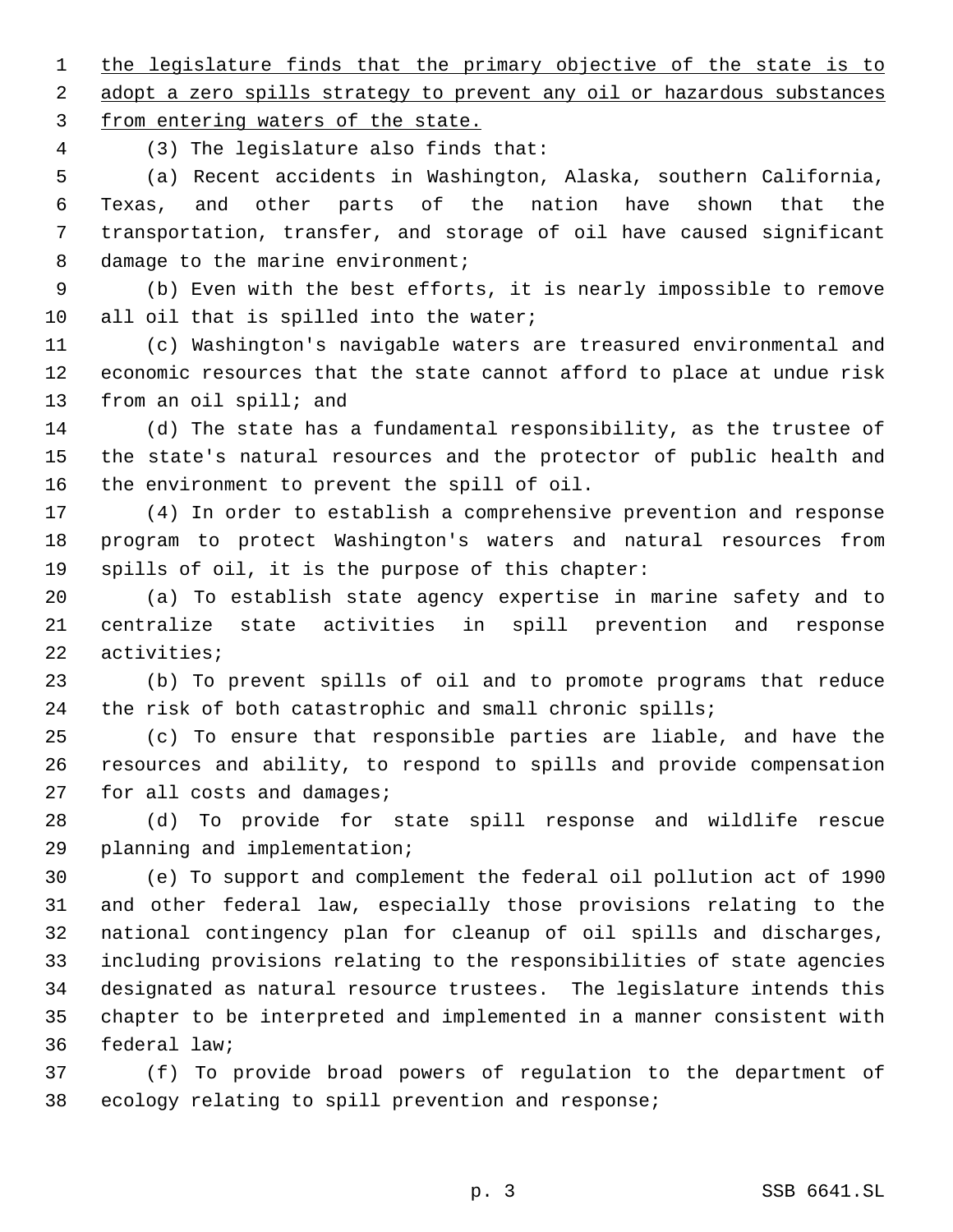(g) To provide for an independent oversight board to review the adequacy of spill prevention and response activities in this state; and (h) To provide an adequate funding source for state response and prevention programs.

 **Sec. 3.** RCW 88.46.160 and 2000 c 69 s 12 are each amended to read as follows:

 Any person or facility conducting ship refueling and bunkering operations, or the lightering of petroleum products, and any person or facility transferring oil between an onshore or offshore facility and a tank vessel shall have containment and recovery equipment readily available for deployment in the event of the discharge of oil into the waters of the state and shall deploy the containment and recovery equipment in accordance with standards adopted by the department. All persons conducting refueling, bunkering, or lightering operations, or oil transfer operations shall be trained in the use and deployment of oil spill containment and recovery equipment. The department shall 17 adopt rules as necessary to carry out the provisions of this section by June 30, 2006. The rules shall include standards for the circumstances 19 under which containment equipment should be deployed including standards requiring deployment of containment equipment prior to the 21 transfer of oil when determined to be safe and effective by the 22 department. The department may require a person or facility to employ alternative measures including but not limited to automatic shutoff devices and alarms, extra personnel to monitor the transfer, or 25 containment equipment that is deployed quickly and effectively. The standards adopted by rule must be suitable to the specific environmental and operational conditions and characteristics of the facilities that are subject to the standards, and the department must 29 consult with the United States coast guard with the objective of developing state standards that are compatible with federal requirements applicable to the activities covered by this section. An onshore or offshore facility shall include the procedures used to contain and recover discharges in the facility's contingency plan. It is the responsibility of the person providing bunkering, refueling, or lightering services to provide any containment or recovery equipment required under this section. This section does not apply to a person operating a ship for personal pleasure or for recreational purposes.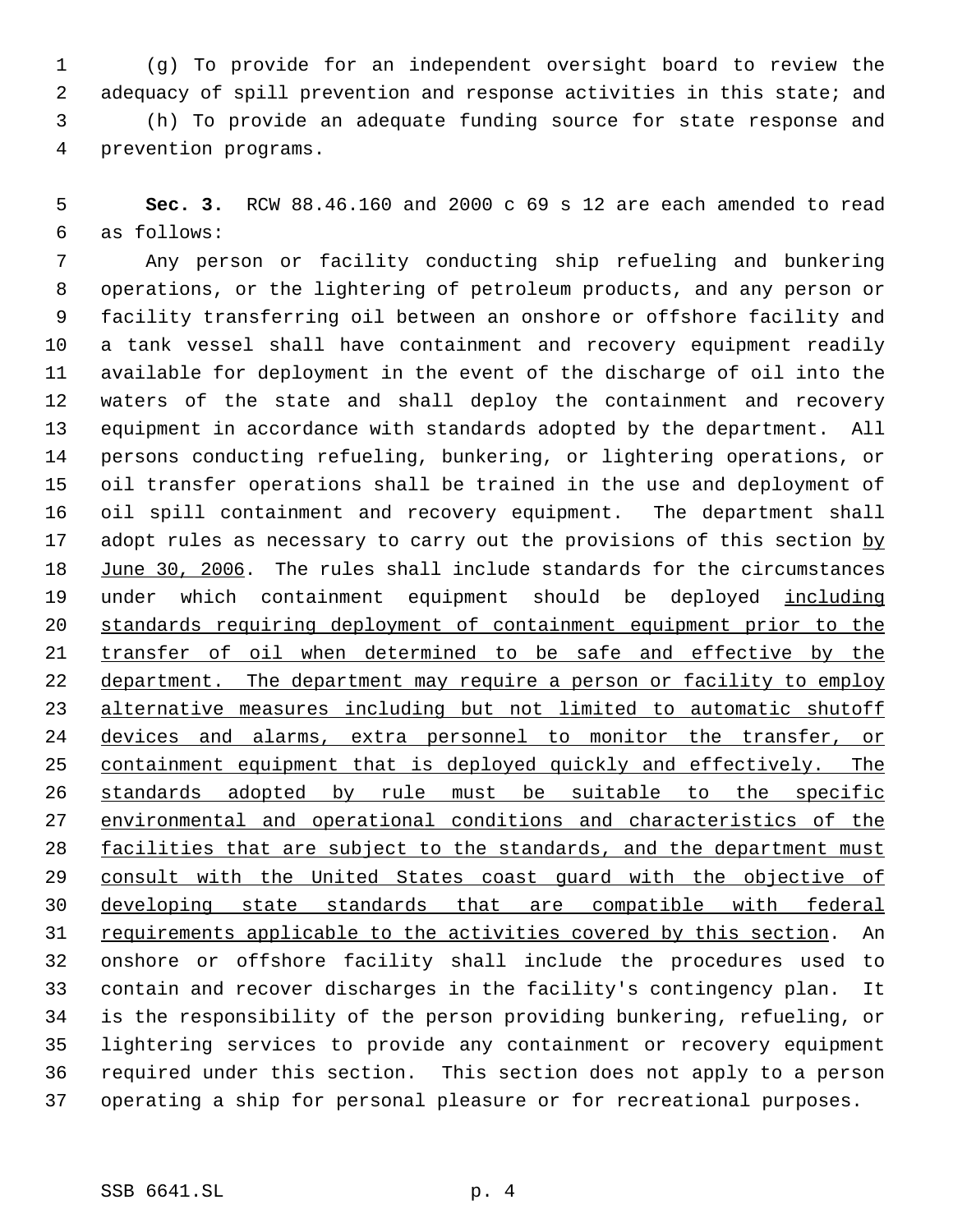**Sec. 4.** RCW 90.56.060 and 2000 c 69 s 16 are each amended to read as follows:

 (1) The department shall prepare and annually update a statewide master oil and hazardous substance spill prevention and contingency plan. In preparing the plan, the department shall consult with an advisory committee representing diverse interests concerned with oil and hazardous substance spills, including the United States coast guard, the federal environmental protection agency, state agencies, local governments, port districts, private facilities, environmental organizations, oil companies, shipping companies, containment and cleanup contractors, tow companies, and hazardous substance manufacturers.

 (2) The state master plan prepared under this section shall at a minimum:

 (a) Take into consideration the elements of oil spill prevention and contingency plans approved or submitted for approval pursuant to this chapter and chapter 88.46 RCW and oil and hazardous substance spill contingency plans prepared pursuant to other state or federal law or prepared by federal agencies and regional entities;

 (b) State the respective responsibilities as established by relevant statutes and rules of each of the following in the prevention of and the assessment, containment, and cleanup of a worst case spill of oil or hazardous substances into the environment of the state: (i) State agencies; (ii) local governments; (iii) appropriate federal agencies; (iv) facility operators; (v) property owners whose land or 26 other property may be affected by the oil or hazardous substance spill; and (vi) other parties identified by the department as having an interest in or the resources to assist in the containment and cleanup 29 of an oil or hazardous substance spill;

 (c) State the respective responsibilities of the parties identified in (b) of this subsection in an emergency response;

 (d) Identify actions necessary to reduce the likelihood of spills 33 of oil and hazardous substances;

 (e) Identify and obtain mapping of environmentally sensitive areas 35 at particular risk to oil and hazardous substance spills;  $((and))$ 

 (f) Establish an incident command system for responding to oil and 37 hazardous substances spills; and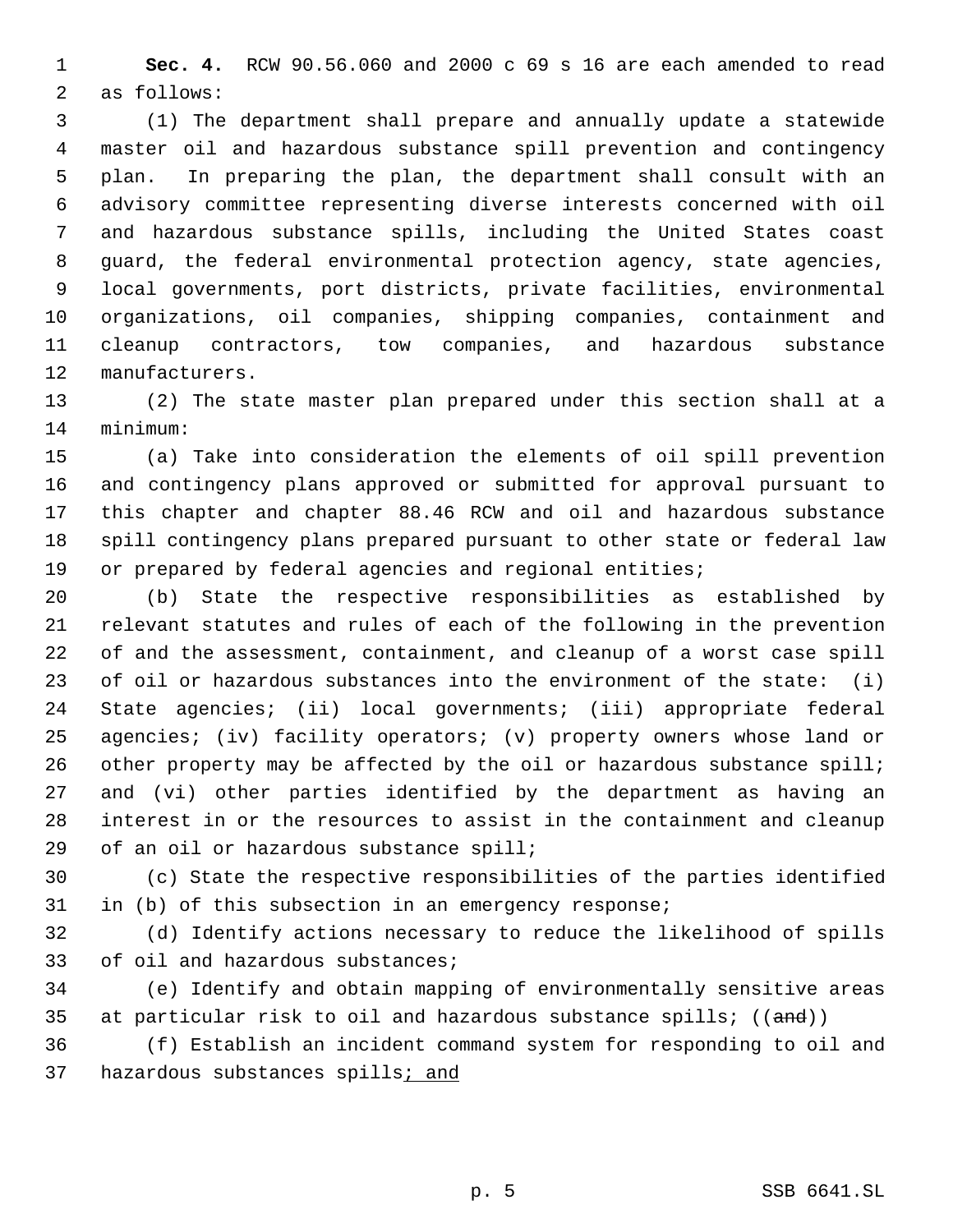(g) Establish a process for immediately notifying affected tribes 2 of any oil spill.

 (3) In preparing and updating the state master plan, the department shall:

 (a) Consult with federal, provincial, municipal, and community officials, other state agencies, the state of Oregon, and with representatives of affected regional organizations;

(b) Submit the draft plan to the public for review and comment;

 (c) Submit to the appropriate standing committees of the 10 legislature for review, not later than November 1st of each year, the plan and any annual revision of the plan; and

 (d) Require or schedule unannounced oil spill drills as required by RCW 90.56.260 to test the sufficiency of oil spill contingency plans approved under RCW 90.56.210.

 **Sec. 5.** RCW 90.56.200 and 2000 c 69 s 19 are each amended to read as follows:

 (1) The owner or operator for each onshore and offshore facility 18 and any state agency conducting ship refueling or bunkering of more 19 than one million gallons of oil on the waters of the state during any 20 calendar year shall prepare and submit to the department an oil spill prevention plan in conformance with the requirements of this chapter. The plans shall be submitted to the department in the time and manner directed by the department. The spill prevention plan may be consolidated with a spill contingency plan submitted pursuant to RCW 90.56.210. The department may accept plans prepared to comply with other state or federal law as spill prevention plans to the extent those plans comply with the requirements of this chapter. The department, by rule, shall establish standards for spill prevention plans.

 (2) The spill prevention plan for an onshore or offshore facility and state agencies identified under subsection (1) of this section shall:

 (a) Establish compliance with the federal oil pollution act of 1990, if applicable, and financial responsibility requirements under federal and state law;

(b) Certify that supervisory and other key personnel in charge of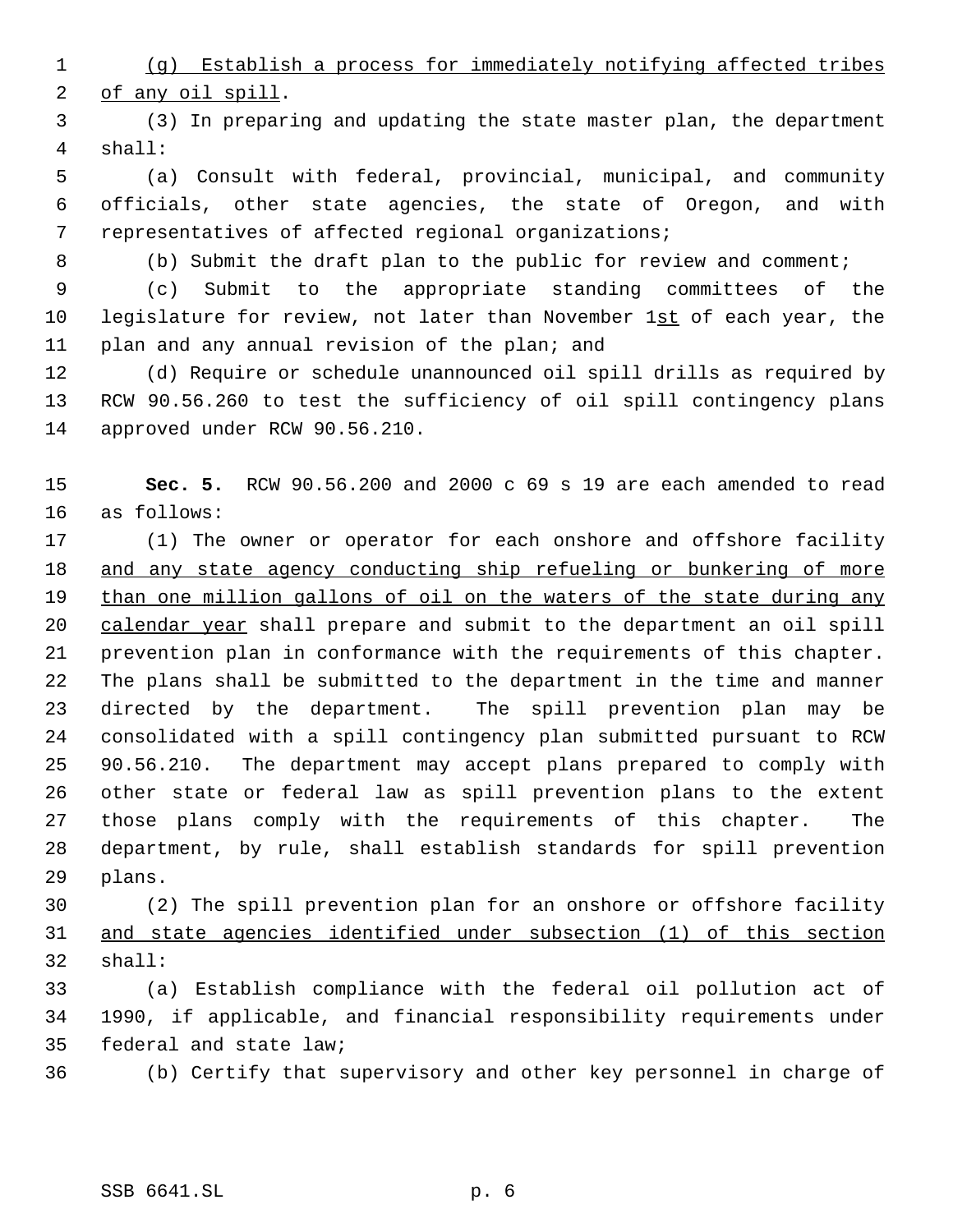transfer, storage, and handling of oil have received certification pursuant to RCW 90.56.220;

 (c) Certify that the facility has an operations manual required by RCW 90.56.230;

 (d) Certify the implementation of alcohol and drug use awareness programs;

 (e) Describe the facility's maintenance and inspection program and contain a current maintenance and inspection record of the storage and 9 transfer facilities and related equipment;

(f) Describe the facility's alcohol and drug treatment programs;

 (g) Describe spill prevention technology that has been installed, including overflow alarms, automatic overflow cut-off switches, secondary containment facilities, and storm water retention, treatment, 14 and discharge systems;

 (h) Describe any discharges of oil to the land or the water of more than twenty-five barrels in the prior five years and the measures taken to prevent a reoccurrence;

 (i) Describe the procedures followed by the facility to contain and recover any oil that spills during the transfer of oil to or from the facility;

 (j) Provide for the incorporation into the facility during the period covered by the plan of those measures that will provide the best achievable protection for the public health and the environment; and

 (k) Include any other information reasonably necessary to carry out the purposes of this chapter required by rules adopted by the department.

 (3) The department shall only approve a prevention plan if it provides the best achievable protection from damages caused by the discharge of oil into the waters of the state and if it determines that the plan meets the requirements of this section and rules adopted by the department.

 (4) Upon approval of a prevention plan, the department shall provide to the person submitting the plan a statement indicating that the plan has been approved, the facilities covered by the plan, and other information the department determines should be included.

 (5) The approval of a prevention plan shall be valid for five years. An owner or operator of a facility shall notify the department in writing immediately of any significant change of which it is aware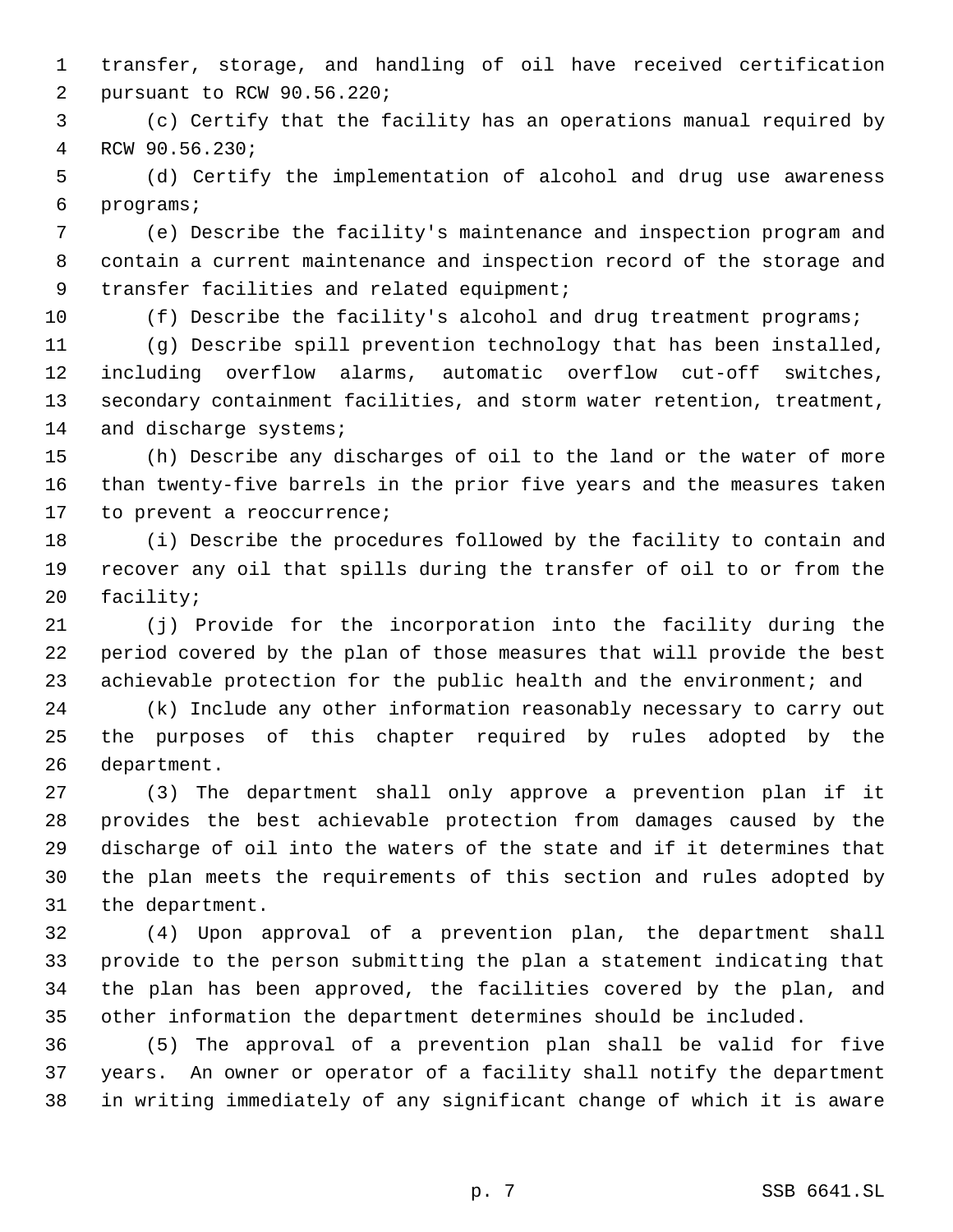affecting its prevention plan, including changes in any factor set forth in this section or in rules adopted by the department. The department may require the owner or operator to update a prevention plan as a result of these changes.

 (6) The department by rule shall require prevention plans to be reviewed, updated, if necessary, and resubmitted to the department at least once every five years.

 (7) Approval of a prevention plan by the department does not constitute an express assurance regarding the adequacy of the plan nor constitute a defense to liability imposed under this chapter or other state law.

 (8) This section does not authorize the department to modify the terms of a collective bargaining agreement.

 **Sec. 6.** RCW 90.56.210 and 2000 c 69 s 20 are each amended to read as follows:

16 (1) Each onshore and offshore facility and any state agency 17 conducting ship refueling or bunkering of more than one million gallons 18 of oil on the waters of the state during any calendar year shall have a contingency plan for the containment and cleanup of oil spills from the facility into the waters of the state and for the protection of 21 fisheries and wildlife, shellfish beds, natural resources, and public and private property from such spills. The department shall by rule adopt and periodically revise standards for the preparation of contingency plans. The department shall require contingency plans, at a minimum, to meet the following standards:

 (a) Include full details of the method of response to spills of various sizes from any facility which is covered by the plan;

 (b) Be designed to be capable in terms of personnel, materials, and equipment, of promptly and properly, to the maximum extent practicable, as defined by the department removing oil and minimizing any damage to the environment resulting from a worst case spill;

 (c) Provide a clear, precise, and detailed description of how the plan relates to and is integrated into relevant contingency plans which have been prepared by cooperatives, ports, regional entities, the state, and the federal government;

(d) Provide procedures for early detection of oil spills and timely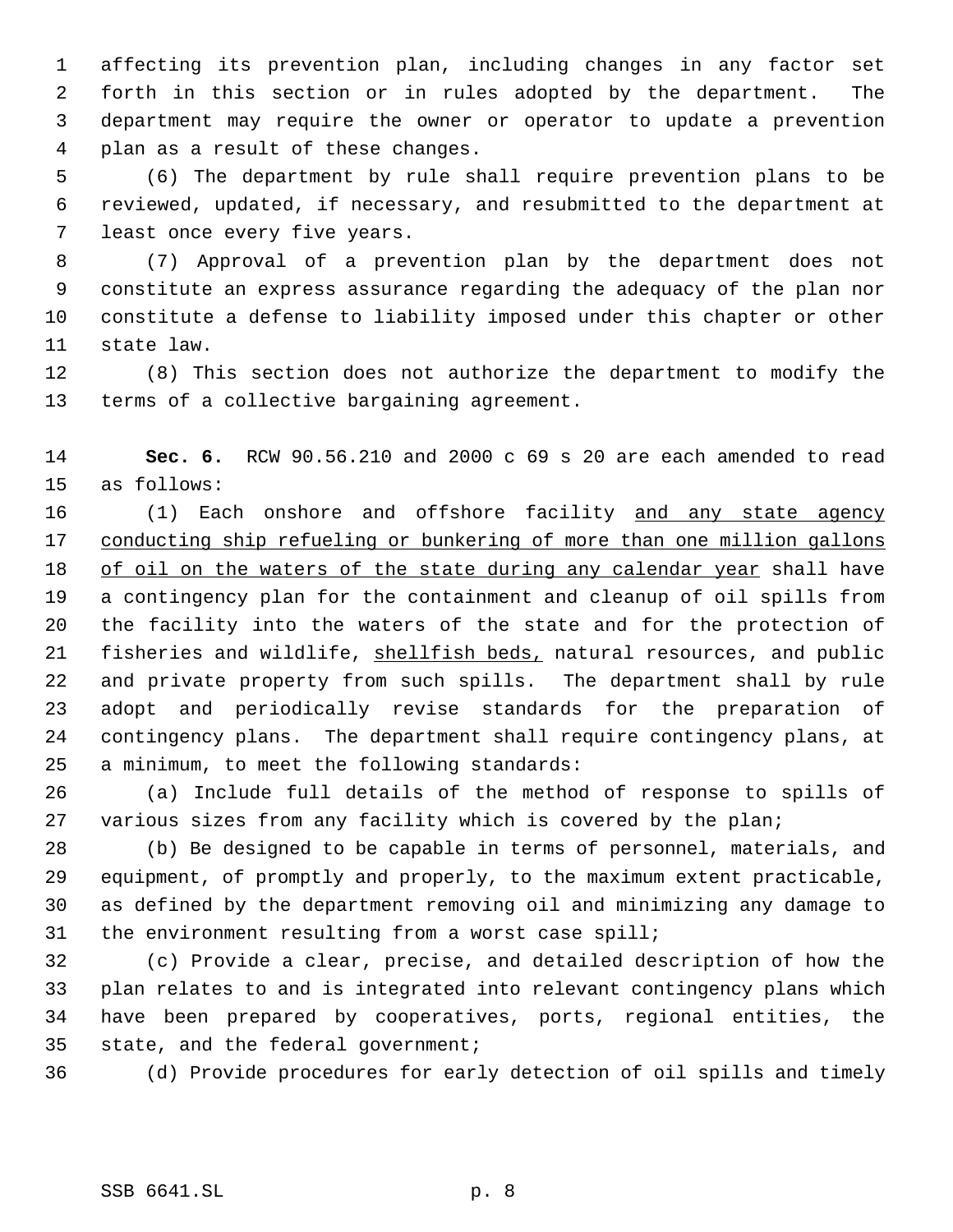notification of such spills to appropriate federal, state, and local authorities under applicable state and federal law;

 (e) State the number, training preparedness, and fitness of all dedicated, prepositioned personnel assigned to direct and implement the plan;

 (f) Incorporate periodic training and drill programs to evaluate whether personnel and equipment provided under the plan are in a state of operational readiness at all times;

 (g) Describe important features of the surrounding environment, 10 including fish and wildlife habitat, shellfish beds, environmentally and archaeologically sensitive areas, and public facilities. The departments of ecology, fish and wildlife, and natural resources, and the office of archaeology and historic preservation, upon request, shall provide information that they have available to assist in preparing this description. The description of archaeologically sensitive areas shall not be required to be included in a contingency plan until it is reviewed and updated pursuant to subsection (9) of this section;

 (h) State the means of protecting and mitigating effects on the 20 environment, including fish, shellfish, marine mammals, and other wildlife, and ensure that implementation of the plan does not pose unacceptable risks to the public or the environment;

 (i) Provide arrangements for the prepositioning of oil spill containment and cleanup equipment and trained personnel at strategic locations from which they can be deployed to the spill site to promptly 26 and properly remove the spilled oil;

 (j) Provide arrangements for enlisting the use of qualified and trained cleanup personnel to implement the plan;

 (k) Provide for disposal of recovered spilled oil in accordance with local, state, and federal laws;

 (l) Until a spill prevention plan has been submitted pursuant to RCW 90.56.200, state the measures that have been taken to reduce the likelihood that a spill will occur, including but not limited to, design and operation of a facility, training of personnel, number of personnel, and backup systems designed to prevent a spill;

 (m) State the amount and type of equipment available to respond to a spill, where the equipment is located, and the extent to which other 38 contingency plans rely on the same equipment; and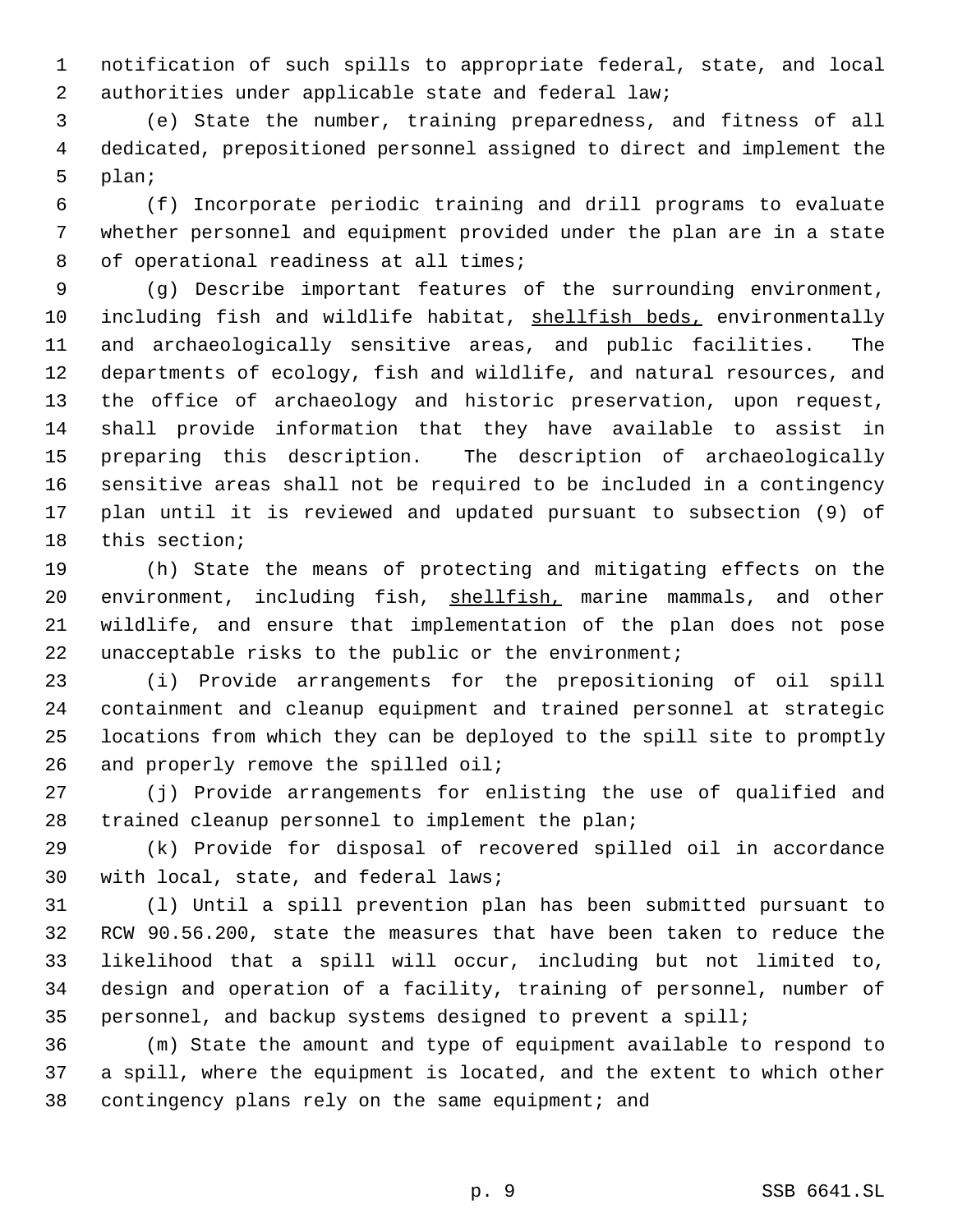(n) If the department has adopted rules permitting the use of dispersants, the circumstances, if any, and the manner for the application of the dispersants in conformance with the department's rules.

 (2)(a) The following shall submit contingency plans to the department within six months after the department adopts rules establishing standards for contingency plans under subsection (1) of this section:

 (i) Onshore facilities capable of storing one million gallons or more of oil; and

(ii) Offshore facilities.

 (b) Contingency plans for all other onshore and offshore facilities shall be submitted to the department within eighteen months after the department has adopted rules under subsection (1) of this section. The department may adopt a schedule for submission of plans within the eighteen-month period.

 (3)(a) The owner or operator of a facility shall submit the contingency plan for the facility.

 (b) A person who has contracted with a facility to provide containment and cleanup services and who meets the standards established pursuant to RCW 90.56.240, may submit the plan for any facility for which the person is contractually obligated to provide services. Subject to conditions imposed by the department, the person may submit a single plan for more than one facility.

 (4) A contingency plan prepared for an agency of the federal government or another state that satisfies the requirements of this section and rules adopted by the department may be accepted by the department as a contingency plan under this section. The department 29 shall ((assure)) ensure that to the greatest extent possible, requirements for contingency plans under this section are consistent with the requirements for contingency plans under federal law.

 (5) In reviewing the contingency plans required by this section, the department shall consider at least the following factors:

 (a) The adequacy of containment and cleanup equipment, personnel, communications equipment, notification procedures and call down lists, response time, and logistical arrangements for coordination and implementation of response efforts to remove oil spills promptly and properly and to protect the environment;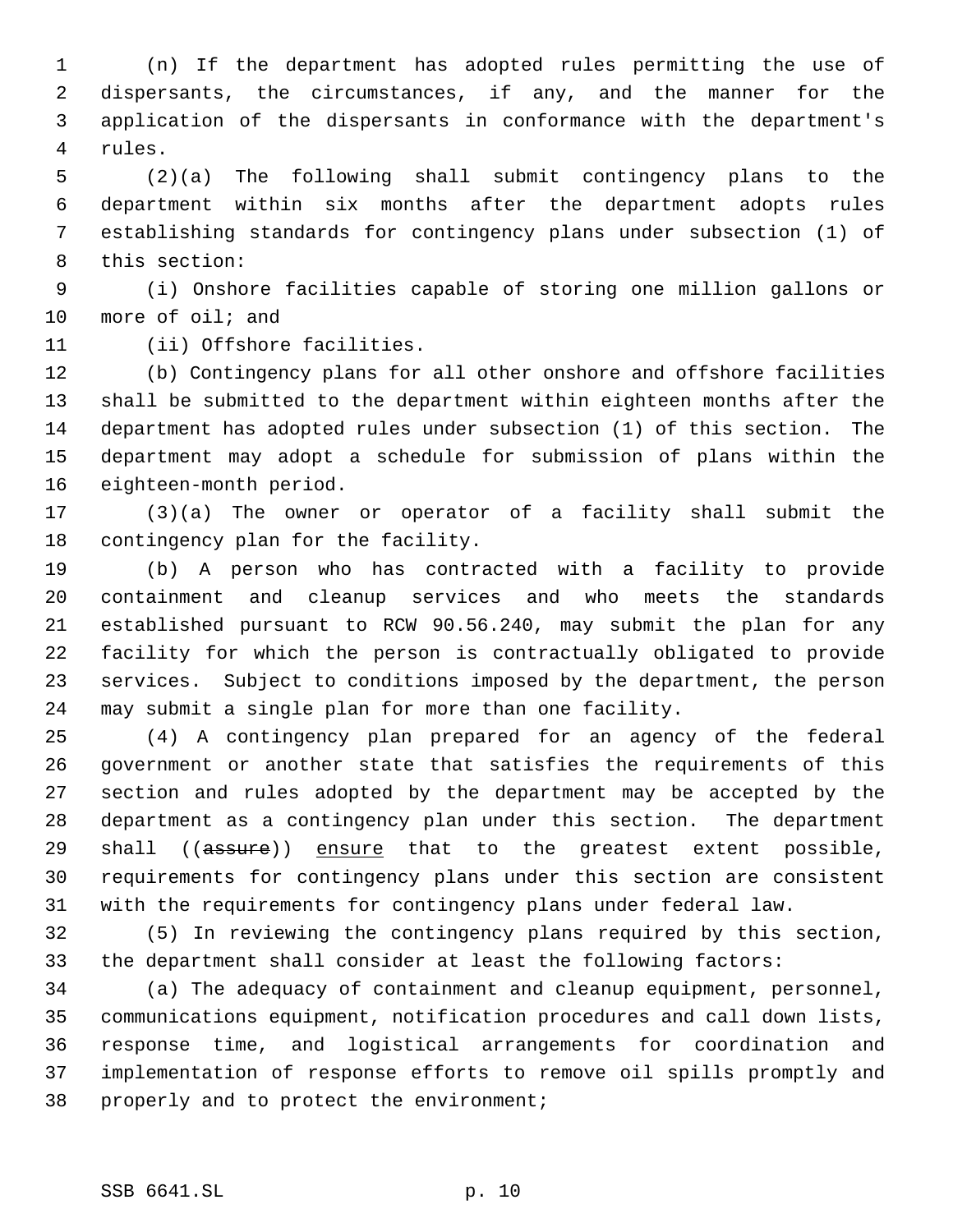(b) The nature and amount of vessel traffic within the area covered by the plan;

 (c) The volume and type of oil being transported within the area covered by the plan;

 (d) The existence of navigational hazards within the area covered by the plan;

 (e) The history and circumstances surrounding prior spills of oil within the area covered by the plan;

 (f) The sensitivity of fisheries, shellfish beds, and wildlife and 10 other natural resources within the area covered by the plan;

 (g) Relevant information on previous spills contained in on-scene 12 coordinator reports prepared by the department; and

 (h) The extent to which reasonable, cost-effective measures to prevent a likelihood that a spill will occur have been incorporated into the plan.

 (6) The department shall approve a contingency plan only if it determines that the plan meets the requirements of this section and that, if implemented, the plan is capable, in terms of personnel, materials, and equipment, of removing oil promptly and properly and minimizing any damage to the environment.

 (7) The approval of the contingency plan shall be valid for five years. Upon approval of a contingency plan, the department shall provide to the person submitting the plan a statement indicating that the plan has been approved, the facilities or vessels covered by the plan, and other information the department determines should be included.

 (8) An owner or operator of a facility shall notify the department in writing immediately of any significant change of which it is aware affecting its contingency plan, including changes in any factor set forth in this section or in rules adopted by the department. The department may require the owner or operator to update a contingency plan as a result of these changes.

 (9) The department by rule shall require contingency plans to be reviewed, updated, if necessary, and resubmitted to the department at least once every five years.

 (10) Approval of a contingency plan by the department does not constitute an express assurance regarding the adequacy of the plan nor